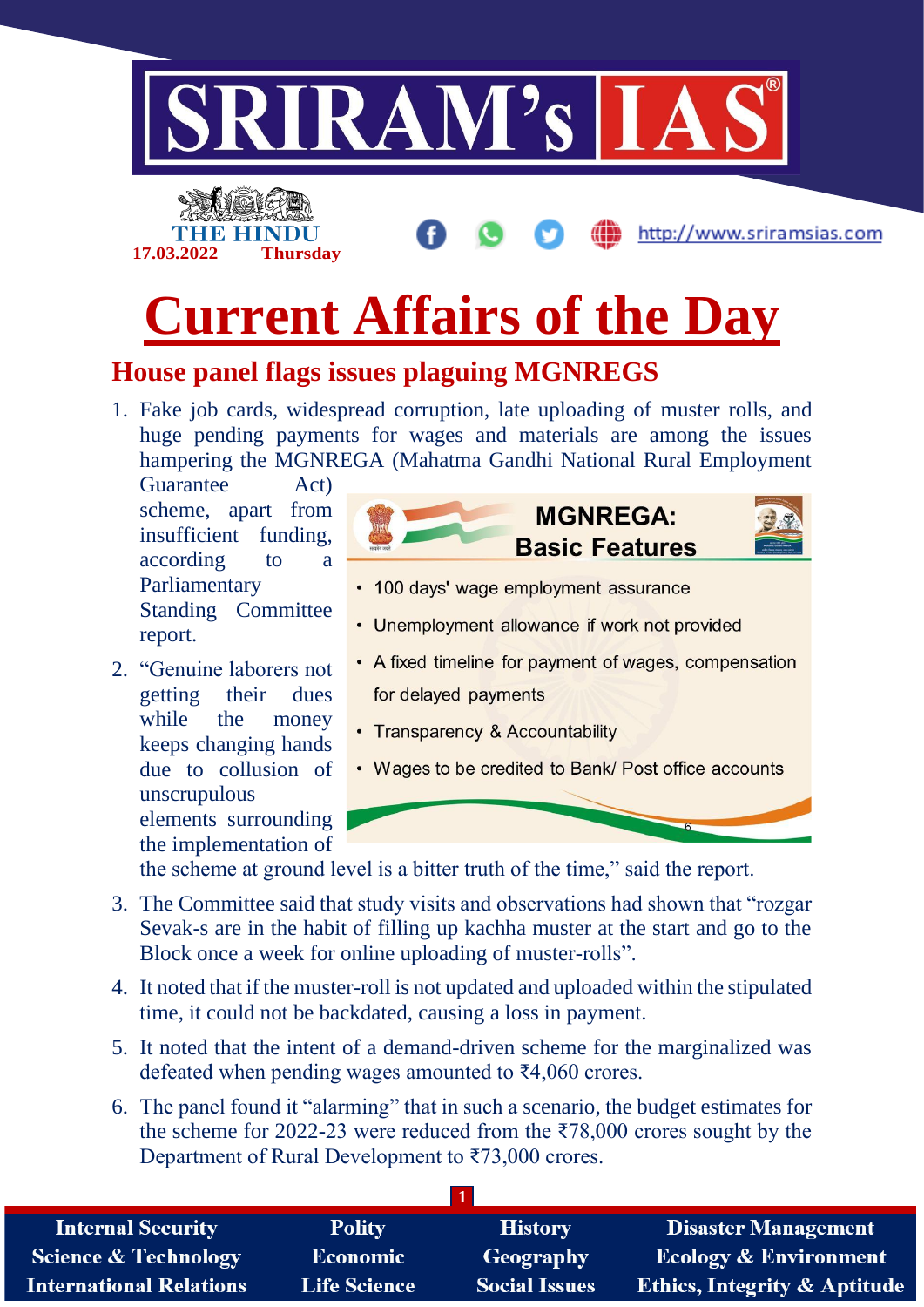

# INHE HIN **17.03.2022 Thursday**

http://www.sriramsias.com

### **Pradhan Mantri Awas Yojana-Gramin**

- 1. With regard to the Pradhan Mantri Awas Yojana-Gramin, the panel said groundlevel observations exposed corruption.
- 2. The study visits undertaken frequently by the Committee to see the actual implementation of the schemes of the Department of Rural Development have revealed a dismal scenario wherein such beneficiaries availing the benefit of assistance through PMAY-G have emerged who are already well off and have built



expensive houses, belying their claims of being a genuine beneficiary.

## **'Social media used to hack democracy'**

- 1. The danger of social media being abused to hack democracy is rising and the government should put an end to the "systematic interference" of Facebook and other social media giants in electoral politics of the world's largest democracy, Congress president Sonia Gandhi said.
- 2. Global companies such as Facebook and Twitter were increasingly used to shape political narratives by leaders, political parties and their proxies.
- 3. Social media companies were not providing a level playing field to all political parties and referred to the investigation done by The Wall Street Journal last year in which it was claimed that Facebook bent its own rules on hate speech to favor politicians of the ruling party.

| <b>Internal Security</b>        | <b>Polity</b>       | <b>History</b>       | <b>Disaster Management</b>              |
|---------------------------------|---------------------|----------------------|-----------------------------------------|
| <b>Science &amp; Technology</b> | <b>Economic</b>     | Geography            | <b>Ecology &amp; Environment</b>        |
| <b>International Relations</b>  | <b>Life Science</b> | <b>Social Issues</b> | <b>Ethics, Integrity &amp; Aptitude</b> |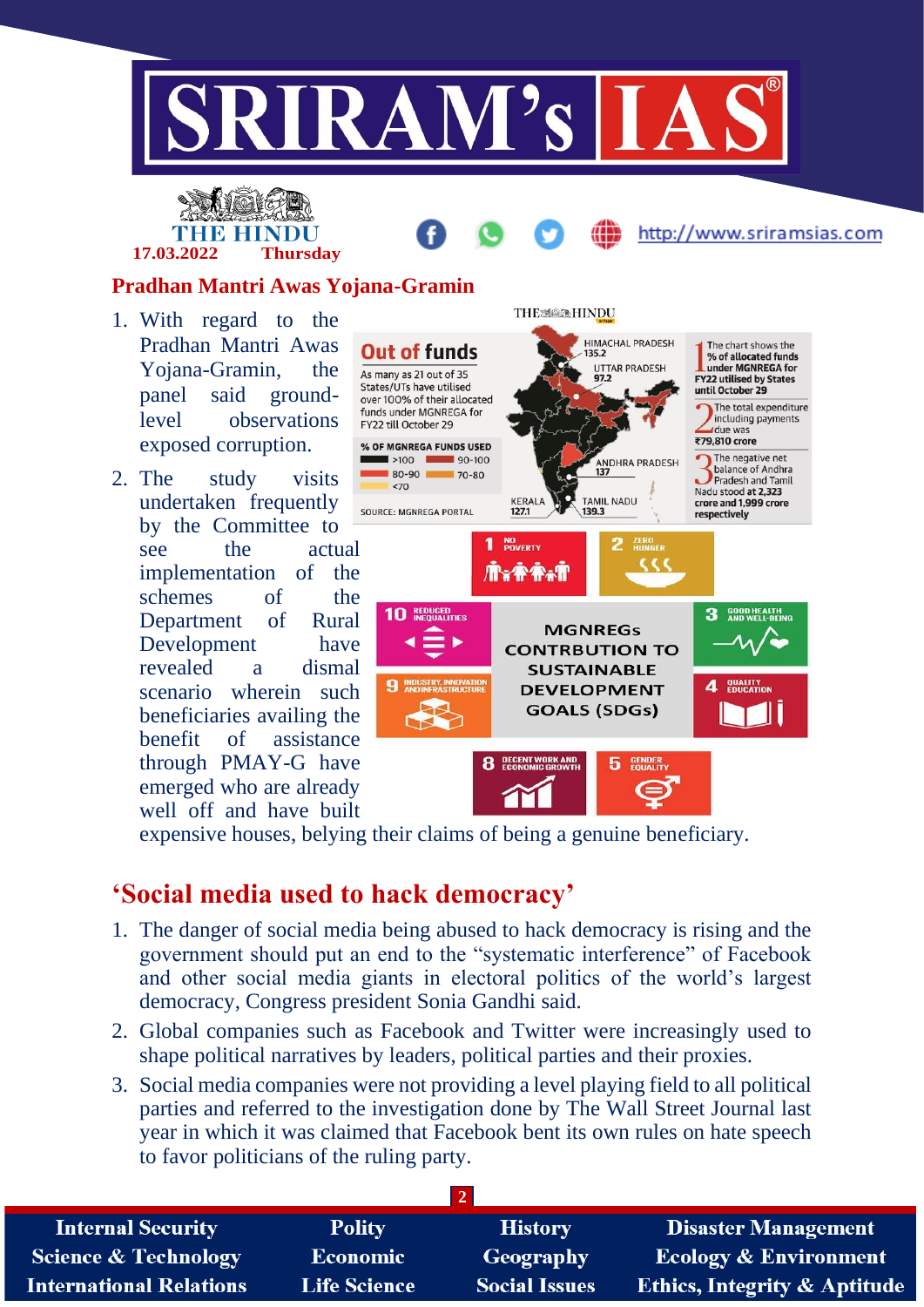

http://www.sriramsias.com



# **'EV sales will rise 10 times by 2022-end'**

- 1. Union Road Transport and Highways Minister Nitin Gadkari made an ardent plea in Parliament for adopting alternative fuels and said sales of electric vehicles (EVs) were set to rise by 10 times by 2022-end in the country.
- 2. Between 2019-20 and 2020-21, sale of two-wheeler EVs rose by 422% going up from 28,508 to 1,49,068; three-wheelers by 75% from 90,216 to 1,57,682; and four-wheelers up by 230% from 4,695 to 15,860. The number of electric buses increased from 80 to 1,177 — over 1,200%.
- 3. According to data shared by the Minister with the House, the number of EVs registered (3,24,840) in 2021 was 1.7% of petrol and diesel vehicles registered (1,83,12,760) that year.
- 4. It is important for the country to adopt alternative fuels to cut dependence on the import of oil and reduce the import bills.
- 5. The Minister acknowledged that the cost of batteries in India was a big challenge. Efforts were also being made to promote battery manufacturing.

### **In the interest of the economy and environment**

- 1. Presently, the Indian import of crude oil [costs] ₹8 lakh crore. The way the automobiles are now increasing, the import will be to the tune of  $\bar{\tau}$ 25 lakh crore.
- 2. So, this is the time for all of us in the economic interest, in the interest of our country, and in the interest of ecology and environment — to switch over to alternative fuels like electricity, ethanol, methanol, biodiesel, bio-CNG, and green hydrogen.

### **Benefits of hydrogen**

- 1. The Minister hailed hydrogen as the "fuel for the future". He launched a Green Hydrogen Fuel Cell Electric Vehicle (FCEV) by Toyota.
- 2. An MoU was also signed by Toyota Kirloskar Motor Pvt Ltd and the International Center for Automotive Technology (ICAT) for a pilot project to evaluate the vehicle's performance on Indian roads and climatic conditions.
- 3. "We can collect sewage and by using electrolysis we can get green hydrogen. We can compress it with the generator running on ethanol, which again is a biofuel, and we will get the main hydrogen," the Minister said about the technology used.

| <b>Internal Security</b>        | <b>Polity</b>       | <b>History</b>       | Disaster Management                     |
|---------------------------------|---------------------|----------------------|-----------------------------------------|
| <b>Science &amp; Technology</b> | Economic            | Geography            | <b>Ecology &amp; Environment</b>        |
| <b>International Relations</b>  | <b>Life Science</b> | <b>Social Issues</b> | <b>Ethics, Integrity &amp; Aptitude</b> |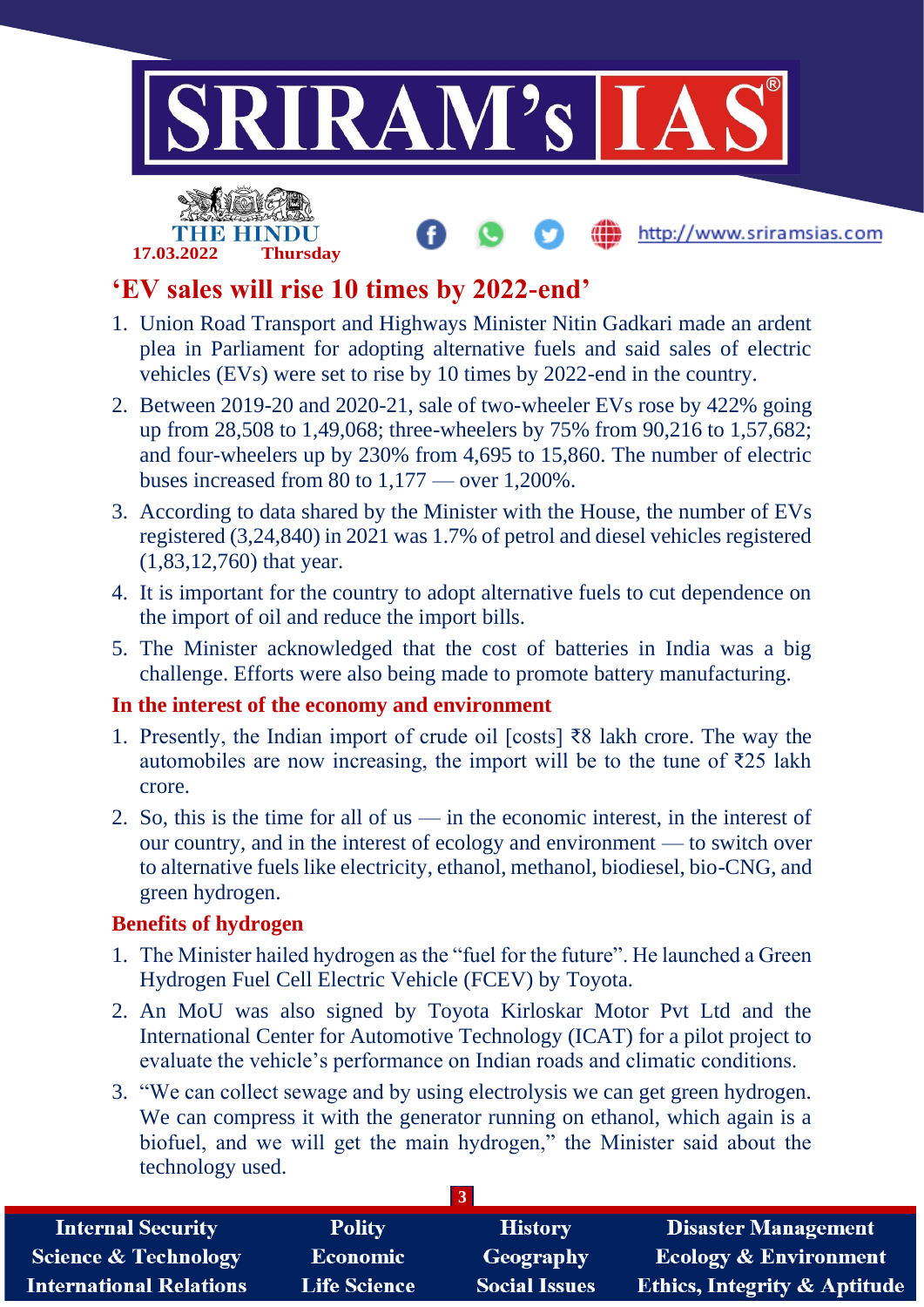

- 4. It is an important initiative that will promote clean energy and environmental protection by reducing dependence on fossil fuels and thereby make India 'Energy Self-reliant' by 2047.
- 5. Fuel Cell Electric Vehicle (FCEV), powered by Hydrogen, is one of the best Zero-Emission solutions. It is completely environmentally friendly with no tailpipe emissions other than water.



## **Fuel Cell Electric Vehicle (FCEV)**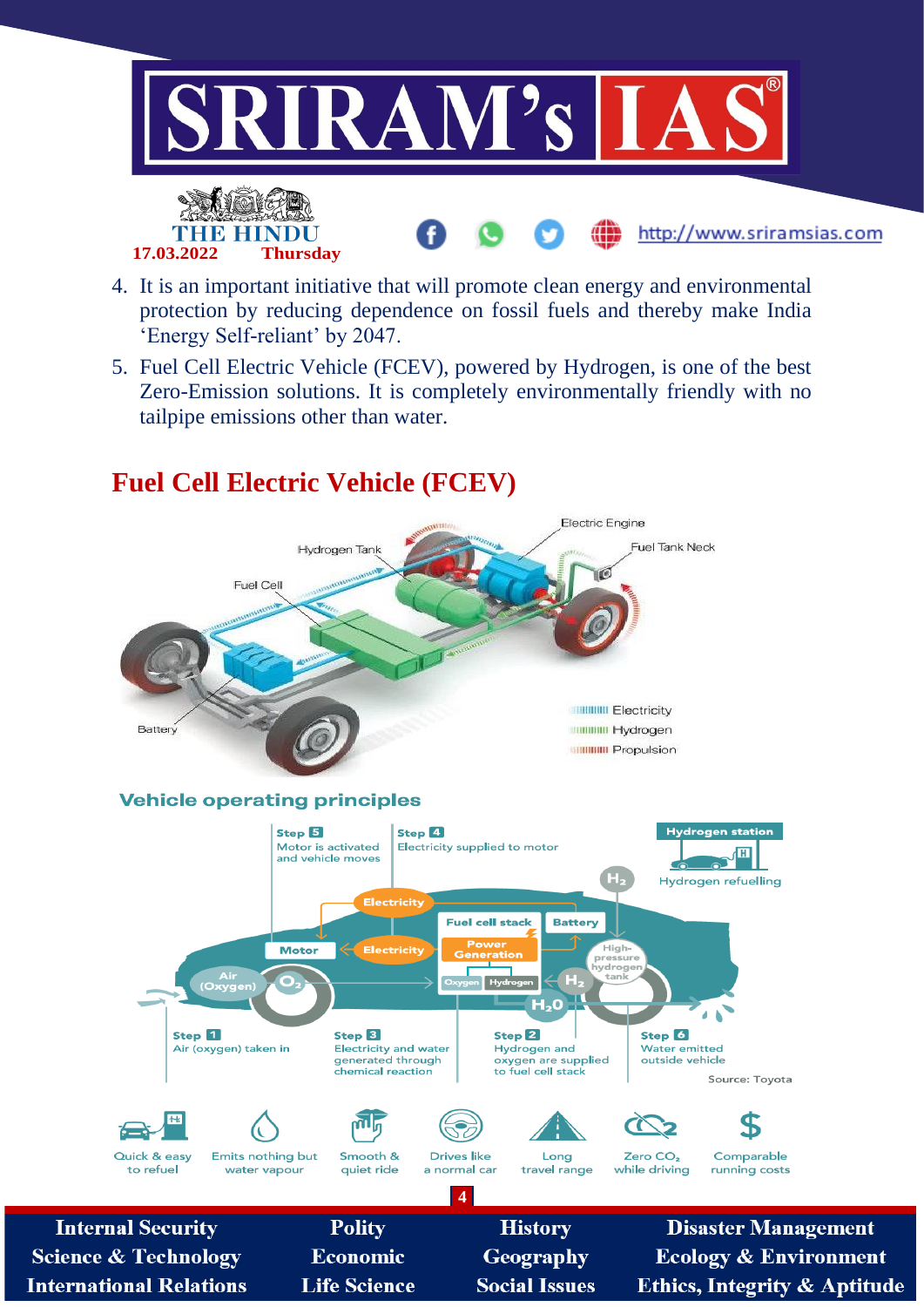

## **Progress, but at a slow pace**

The 2019 SRS data shows India is improving on many indicators but more needs to be done. The findings of the 2019 Sample Registration Survey (SRS) — they are the only official source of demographic data in India apart from the Census — provide important insights into the ongoing demographic transformation in India. At least three of them, and associated policy implications, are significant.

### **Fertility rates:**

- 1. One, fertility behavior in rural and urban areas is increasingly converging. SRS data shows that rural fertility has been falling at a faster rate than urban fertility, a trend that will eventually bring the size of rural and urban households on par.
- 2. Rural total fertility rate (TFR) is now the closest to its urban counterpart since 2006, the earliest period for which this data is available. TFR is the number of children a woman is expected to have in her reproductive age (15-49 years).
- 3. Given India's rapid urbanization process, this will generate additional tailwinds for the urban population share in India.
- 4. This, when read with trends of the increasing share of the working-age population (15-59 years) in India — the share of under-15 children has been falling for some time — underlines the need for ensuring adequate and healthy employment growth outside agriculture.

### **Impact of Education:**

- 1. The second interesting aspect that SRS highlights is the importance of education in bringing down TFR among women. This number is three for illiterate women and just 1.6 for women who have finished college education.
- 2. SRS data also shows that the average age of women at the time of marriage is increasing consistently. These two findings clearly point out that the empowerment of women through education is an effective way to ensure marriage at an appropriate age and stabilize the population.
- 3. When seen in this context, laws that seek to impose penalties on families with more than two children or plan to increase the minimum age of marriage for women, appear to be unnecessary.

| <b>Internal Security</b>        | <b>Polity</b>       | <b>History</b>       | Disaster Management                     |
|---------------------------------|---------------------|----------------------|-----------------------------------------|
| <b>Science &amp; Technology</b> | <b>Economic</b>     | Geography            | <b>Ecology &amp; Environment</b>        |
| <b>International Relations</b>  | <b>Life Science</b> | <b>Social Issues</b> | <b>Ethics, Integrity &amp; Aptitude</b> |